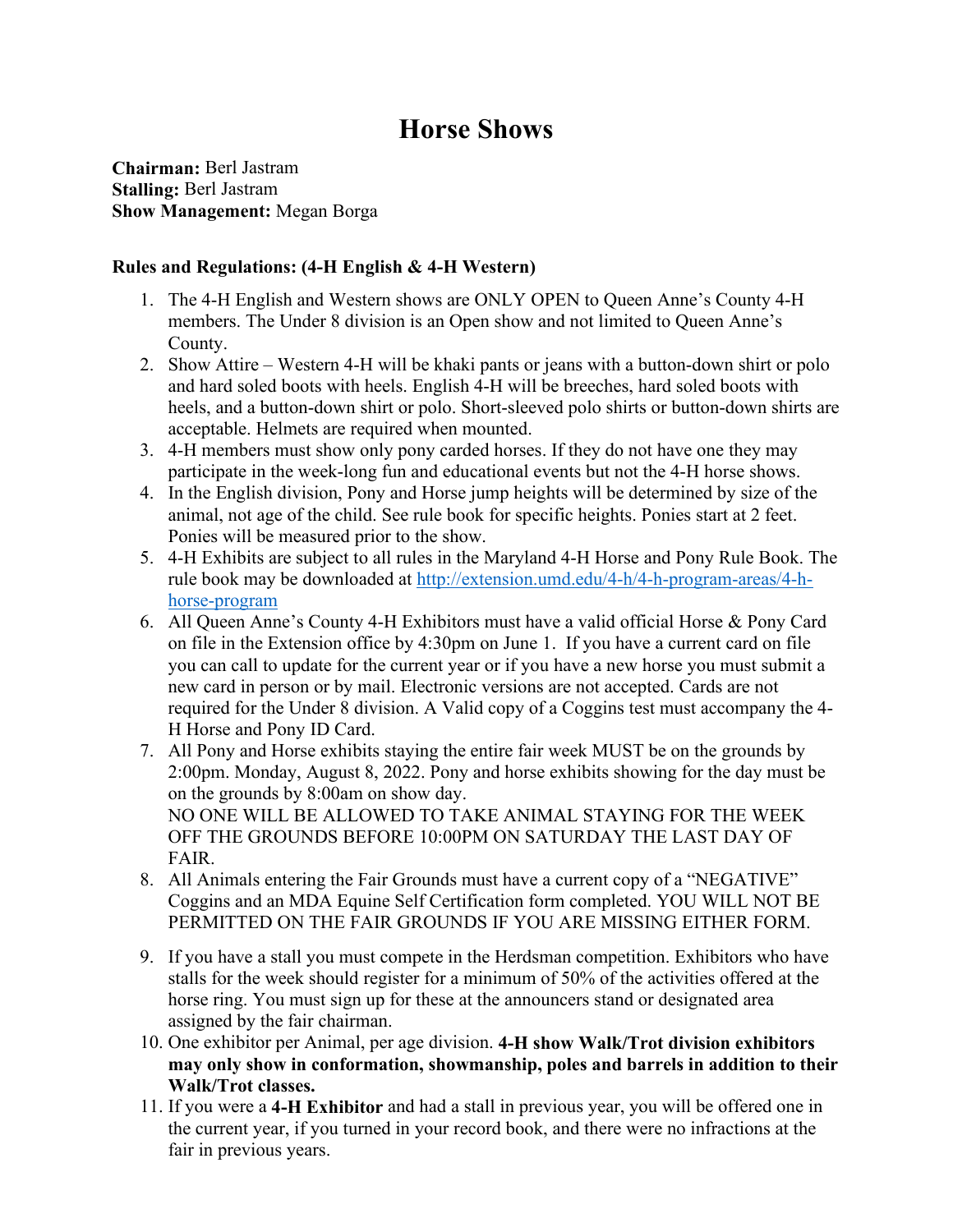Vacant stalls will be filled using the following criteria;

- 1. Number of years carrying the horse project.
- 2. Record book turned in the previous year.
- 3. Total number of years occupying a stall at the county fair.
- 4. Must attend at least 75% of your club meetings and scheduled activities for the current year.
- 5. Exhibitors under the age of 8 will be offered a stall, if there are stalls available after all of the 4-H exhibitors have been offered stalls.
- 12. If Exhibitor cannot stay over-night, he or she must see that the animal is taken care of.
- 13. Ponies and Horses shall be under control and a safe distance apart at all times, both in and out of the ring.
- 14. The exhibitor will be the only one allowed to work on his/her animal(s) during the entire fair week.
- 15. The Committee will not be responsible for any accident which may occur to any rider, attendants, animals, equipment or spectators at the Show.
- 16. No person will be allowed in the Show Ring or interior of the Entry Booth during the time of Judging, except the Exhibitor and those having duties to perform.
- 17. **The Show Judge's decision is final.** If you have a question about a placing, you may ask the ring steward at the conclusion of the show. No Exhibitor or parent shall approach the judge without permission from the show committee.
- 18. Classes may be substituted, combined or dropped at the discretion of the Show Judge or show committee.
- 19. Exhibitors may enter unlimited classes between all show days, as long as they are not crossentering into Walk/Trot.
- 20. Rosettes will be given for placings 1-6 for each Class. High Point Champion and High Point Reserve Champion will be given for each Age Division. Ties will be broken by having a ride-off judged in that particular division class.
- 21. **4-H Show Fees:** There are no fees for the English and Western Show days.
- 22. **Open Show Fees:** Under 8 Division fees will be \$3.00 per class.

## **IT IS BEST TO ENTER ANY CLASS YOU ARE INTERESTED IN. YOU MAY SCRATCH CLASSES BEFORE THE SHOW STARTS AT THE ENTRY BOOTH.**

## **Monday – August 8, 2022**

Orientation – 4:00pm (Horse Barn Breeze Way) Opening Ceremonies – 7:00pm (Horse Ring)

**Tuesday – August 9, 2022 English Show Day – 9:00am** 

# **Department LL – English**

## **Division LL01 – English: Conformation**

1- Model Hunter Pony 2- Model Hunter Mare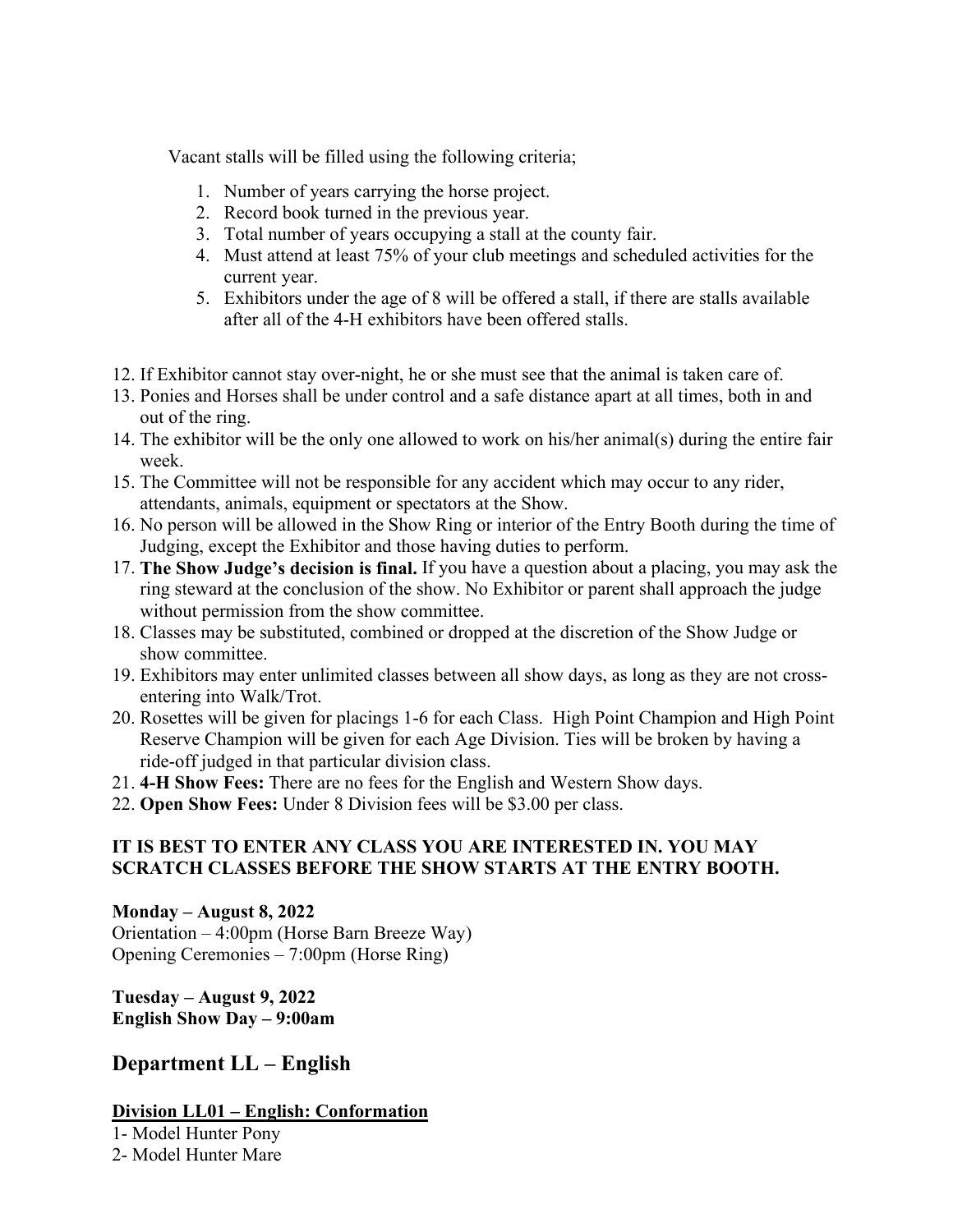3- Model Hunter Gelding

#### **Division LL02 – English: Junior**

- 1- Fitting & Showmanship
- 2- English Equitation
- 3- English Pleasure
- 4- English Command
- 5- English Equitation over Fences 18 "
- 6- Handy Hunter Ponies over Fences 18"
- 7- Handy Hunter Horse over Fences 2'
- 8- Hunter Hack Ponies 18"
- 9- Hunter Hack Horses 2'
- 10-Walk/Trot English Equitation
- 11-Walk/Trot English Pleasure

## **Division LL03 - English: Intermediate**

- 1- Fitting & Showmanship
- 2- English Equitation
- 3- English Pleasure
- 4- English Command
- 5- English Equitation over Fences 18 inches
- 6- Handy Hunter Ponies over Fences 2'
- 7- Handy Hunter Horses over Fences 2'3"
- 8- Hunter Hack Ponies 2'
- 9- Hunter Hack Horses 2'3"
- 10-Walk/Trot English Equitation
- 11-Walk/Trot English Pleasure

## **Division LL04 – English: Senior**

- 1- Fitting & Showing
- 2- English Equitation
- 3- English Pleasure
- 4- English Command
- 5- English Equitation over Fences 18 inches
- 6- Handy Hunter Ponies over Fences 2'
- 7- Handy Hunter Horse over Fences 2'3"
- 8- Hunter Hack Ponies 2'
- 9- Hunter Hack Horses 2'3"

## **Department 109 Division 10901: Under 8 English**

- 1- Fitting & Showing
- 2- Lead Line
- 3- Walk
- 4- Walk/Trot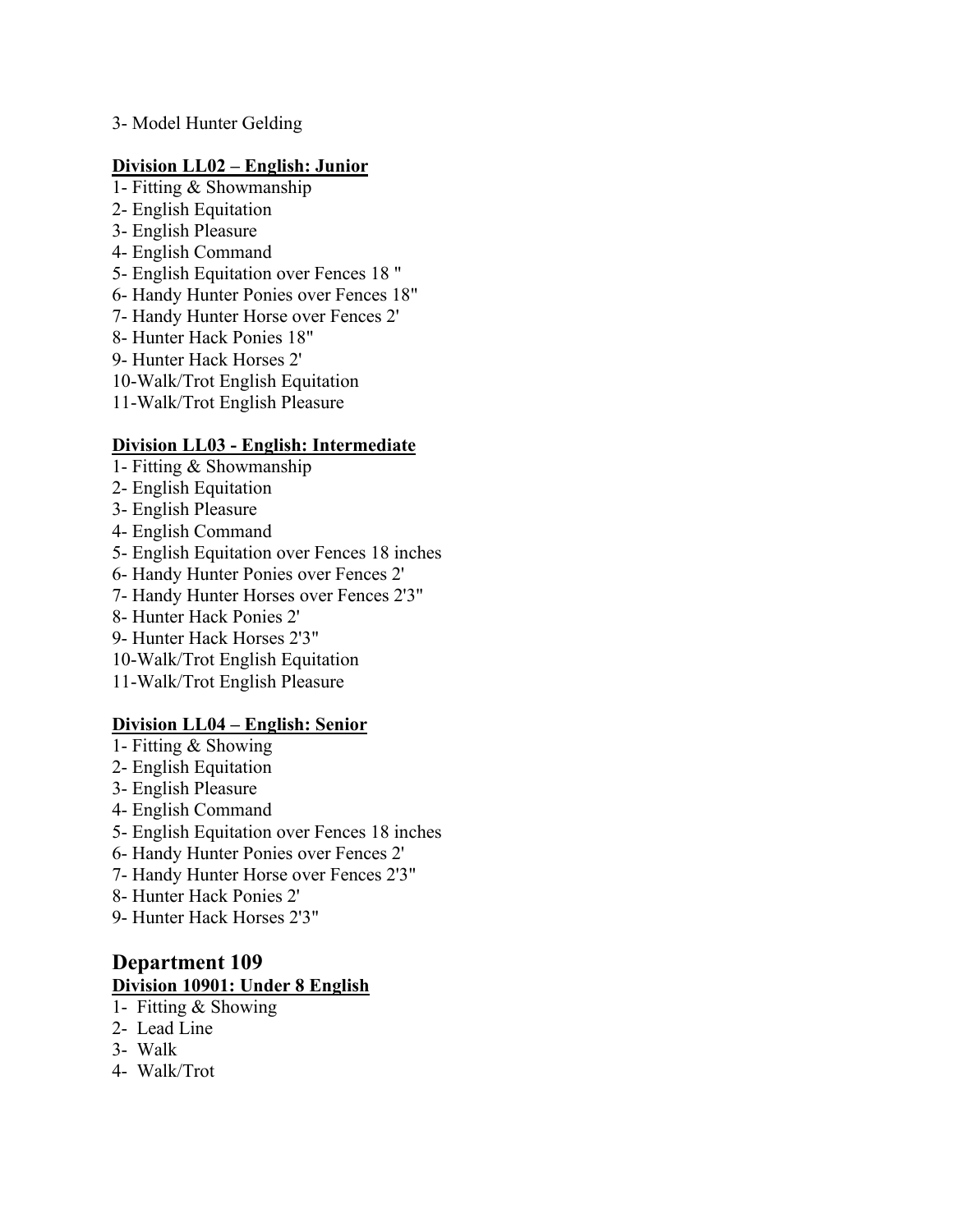**Wednesday – August 10, 2022 Western Show – 9:00am** 

# **Department: MM – Western**

## **Division: MM01 – Western: Conformation**

1-Conformation Pony 2-Conformation Mare 3-Conformation Gelding

#### **Division MM02 – Western: Junior**

1- Fitting & Showmanship 2- Horsemanship 3- Western Pleasure 4- Ranch Riding Pattern 5- Command 6- Trail 7- Poles 8- Barrels 9-Walk/Jog Horsemanship 10-Walk/Jog Pleasure

#### **Division MM 03- Western: Intermediate**

- 1- Fitting & Showmanship
- 2- Horsemanship
- 3- Western Pleasure
- 4- Ranch Riding Pattern
- 5- Command
- 6- Trail
- 7- Poles
- 8- Barrels
- 9-Walk/Jog Horsemanship
- 10-Walk/Jog Pleasure

## **Division MM04 – Western: Senior**

- 1- Fitting & Showmanship
- 2- Horsemanship
- 3- Western Pleasure
- 4- Ranch Riding Pattern
- 5- Command
- 6- Trail
- 7- Poles
- 8- Barrels

**Department 109 Division 10902: Under 8 Western**